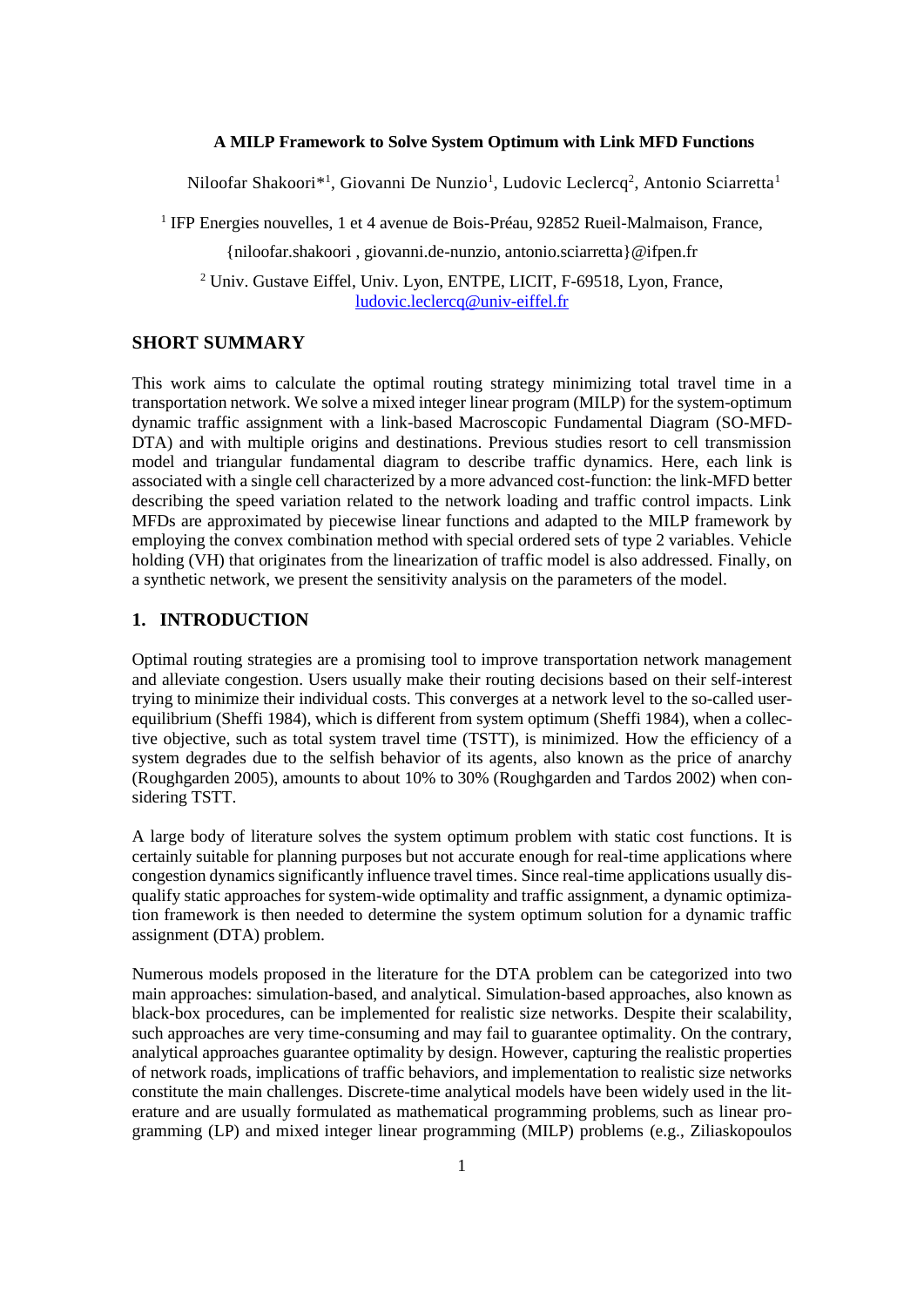(2000), Aziz and Ukkusuri (2012), Long et al. (2018)). However, to the best of our knowledge, they are all constructed on the assumption that triangular fundamental diagrams (FD) (Newell 1993) are sufficient to represent traffic dynamics. This is certainly true at a given location when looking at equilibrium states, but at the link level, especially in an urban area, many factors such as the impacts of control actions, bottlenecks effect, link characteristics, or driving behaviors influence the shape of the fundamental curve. Many studies have now shown that more advanced functional shapes, also called Macroscopic Fundamental Diagrams (MFD) (Godfrey 1969; Daganzo 2007), better describe traffic behavior on urban corridors. The shape of the link-level MFDs, an example of which is depicted in Figure 1, however, is more complex than the classical FDs. Hence, triangular or trapezoidal approximations can no longer be assumed as good approximations. To characterize the link-level MFDs more precisely and compatible with the framework of LP, we approximate the link-level MFDs with piecewise linear (PWL) functions.

The traffic flow model is no different when replacing triangular FD by link MFD. In particular, exit flow at boundaries is equal to the minimum of the demand and the supply like in the cell transmission model. The minimum operator makes the optimization problem non-convex. To apply an LP framework, flow propagation formulation needs further transformations. We adopt the LP transformation originally proposed by Ziliaskopoulos (2000). This linearization, however, results in the vehicle holding (VH) problem for multiple OD networks as a common issue in many discrete-time SO-DTA models (e.g., Ziliaskopoulos (2000), Nie (2011), Aziz and Ukkusuri (2012)). VH refers to a situation where drivers are reluctant to move forward from upstream to downstream links even if there are vacant spaces in the downstream links. It comes from exit flows being upper-bounded but not tightly equal to the lesser value between demand and supply. To further address the VH problem we adapt the formulation proposed by Long et al. (2018) to non-triangular fundamental diagrams implemented in the framework proposed here. The remainder of this paper is organized as follows. Section 2 presents the methodological framework. Section 3 provides a case study, numerical results, and discussions.

## **2. METHODOLOGY**

In this section, we present the methodological framework and mathematical formulation for modeling a link-based SO-MFD-DTA as a MILP. Table 1 describes all the notations used in the formulation.

**Table 1: Notations**

|                                                        | Table 1: Trouations                                                                                   |  |  |  |  |  |  |  |
|--------------------------------------------------------|-------------------------------------------------------------------------------------------------------|--|--|--|--|--|--|--|
| Notation                                               | Description                                                                                           |  |  |  |  |  |  |  |
| T                                                      | Set of discrete time intervals                                                                        |  |  |  |  |  |  |  |
| $\Delta t$                                             | Time interval duration                                                                                |  |  |  |  |  |  |  |
| $C_R$                                                  | Set of origin links                                                                                   |  |  |  |  |  |  |  |
|                                                        | Set of destination links                                                                              |  |  |  |  |  |  |  |
| $\overrightarrow{C_S}$                                 | Set of links except for the destination links                                                         |  |  |  |  |  |  |  |
| $\begin{array}{c} Q_i^t\\ l_i\\ d^{0,D,t} \end{array}$ | The maximum flow that can get into or out of link $i$ at time interval $t$                            |  |  |  |  |  |  |  |
|                                                        | Length of link $i$                                                                                    |  |  |  |  |  |  |  |
|                                                        | Demand from origin $O$ to destination $D$ at interval $t$                                             |  |  |  |  |  |  |  |
| $x_i^{O,D,t}$                                          | Number of vehicles in link $i$ during time $t$ oriented from origin $O$ headed to<br>destination D    |  |  |  |  |  |  |  |
| $y_{i,j}^{0,D,t}$                                      | Number of vehicles moving from link $i$ to link $j$ during time $t$ from origin O<br>to destination D |  |  |  |  |  |  |  |
| $k_i^{0,D,t}$                                          | OD Segregated density of link $i$ at time $t$                                                         |  |  |  |  |  |  |  |
| $k_i^t$                                                | Aggregated density of link $i$ at time $t$                                                            |  |  |  |  |  |  |  |
|                                                        |                                                                                                       |  |  |  |  |  |  |  |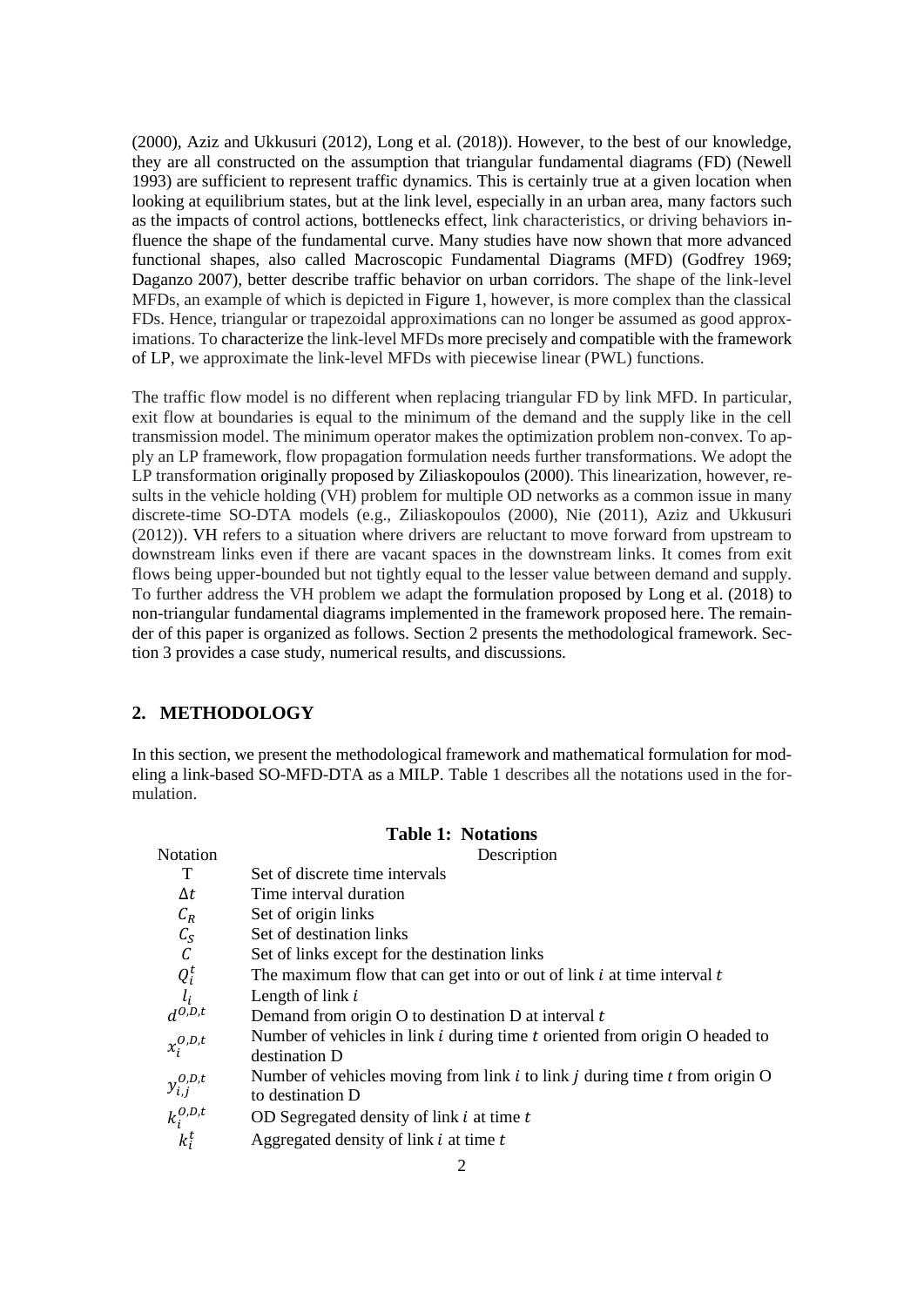| $\Gamma(i)$          | Set of successor links of link i                                                                           |
|----------------------|------------------------------------------------------------------------------------------------------------|
| $\Gamma(i)^{-1}$     | Set of predecessor links of link i                                                                         |
| $\Gamma(i)^{0,D}$    | Set of successor links of link $i$ on the paths from origin $O$ to destination $D$                         |
| $\Gamma(i)^{-1,0,0}$ | Set of predecessor links of link $i$ on the paths from origin $O$ to destination $D$                       |
| $D(k_i^t)$           | Aggregated demand in link <i>i</i> during time t as a function of density                                  |
| $D(k_i^{0,D,t})$     | Segregated demand in link $i$ from origin $O$ to destination $D$ during time t as a<br>function of density |
| $S(k_i^t)$           | Aggregated supply at cell $i$ during time $t$ as a function of density                                     |
| $SF_i^t$             | Sending flow of link $i$ during time $t$                                                                   |
| $RF_i^t$             | Receiving flow of link $i$ during time $t$                                                                 |

## *Piecewise Linear Link Macroscopic Fundamental Diagram*

In this study, we adopt the convex combination formulation to handle PWL link-MFD in the MILP. This method adds binary variables and new inequalities to the model (Keha et al. 2004). Beale and Tomlin (1969) replaced the binary variables by algorithmically enforcing the branch and bound algorithm to branch only on specific sets of variables which they called special ordered sets of type 2 (SOS2). SOS2 is defined as a set of variables in which at most two variables can be positive, and if two are positive they must be consecutive. In this section, we explain how the link MFDs can be approximated by a concave PWL function, see Figure1.



**Figure 1. Link-level MFD, triangular FD approximation, and its PWL MFD counterpart** 

Let us suppose that we wish to approximate the link-MFD with four-piece-wise linear curves for both the free-flow and the congested part of the diagram. This results in using 5 breakpoints for each of the two sides of the fundamental diagram. Hence, the diagram includes three free-flow  $(I, II, and III)$  and three congested  $(IV, V, and VI)$  branches, together with two horizontal branches *(VII, VIII)* that cut the MFD exactly at the maximum flow. The branches within the free-flow range, together with the horizontal branch VIII, represent the demand function. The branches within the congested range, together with the horizontal branch VII, define the supply function.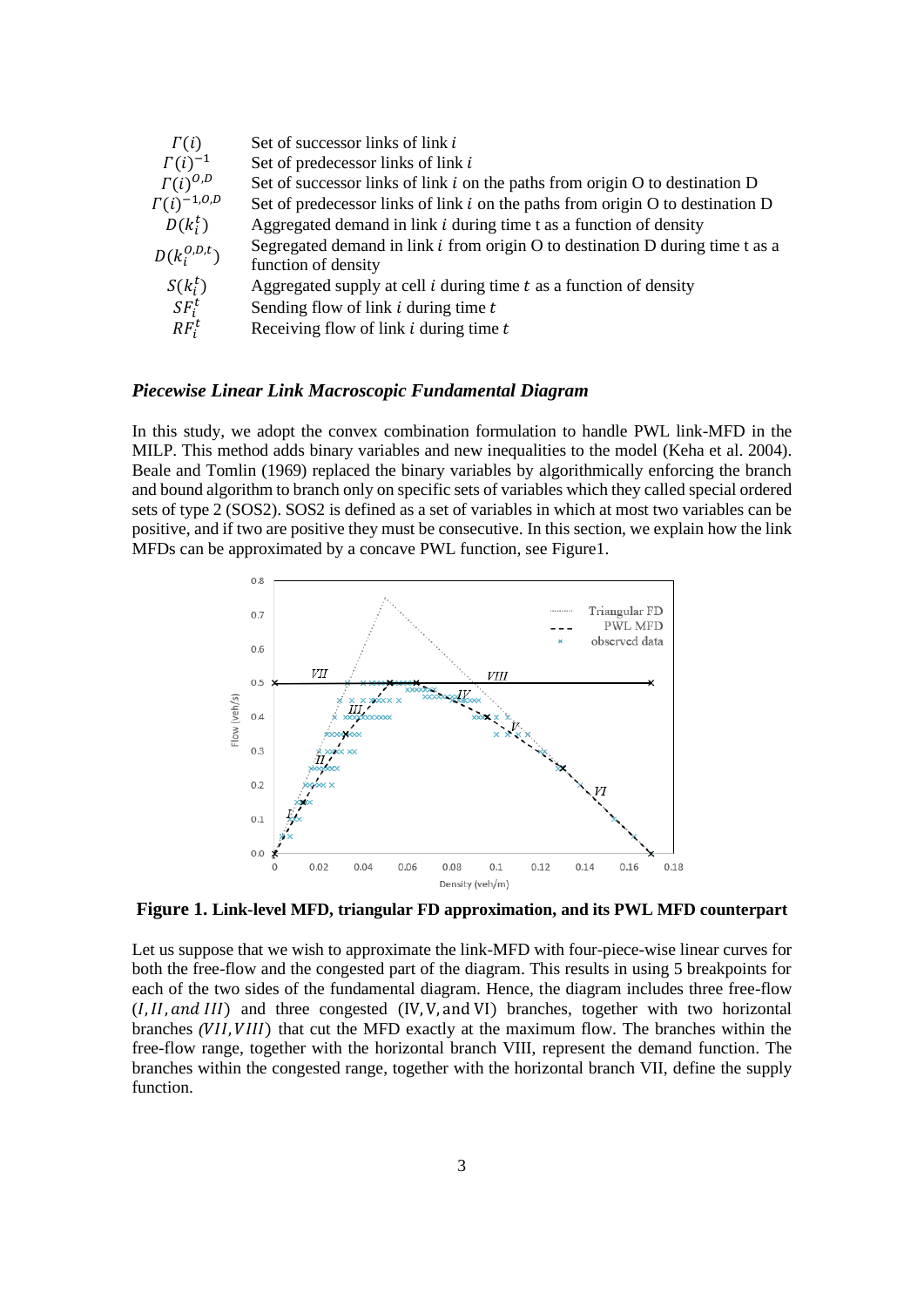We introduce  $x_i^{0,D,t}$  as the number of vehicles in link *i* that are coming from origin O and are headed to destination D during time interval t. Accordingly,  $k_i^{O,D,t} = \frac{x_i^{O,D,t}}{l}$  $\frac{1}{l_i}$  is the OD segregated density at link  $i$  during time interval  $t$ .

Assume that the PWL demand function is given by its breakpoints:  $(k_{i,b}^{0,D,t}, F_{i,b}^{0,D,t})$  for  $b \in$  $\{1, \ldots, B\}$ , where B is the number of breakpoints and thus a model parameter. For each link *i* and each OD pair at time  $t$  we can write:

$$
k_i^{0,D,t} = \sum_{b=1}^B k_{i,b}^{0,D,t} \times \lambda_{i,b}^{0,D,t}
$$
 (1a)

$$
D(k_i^{0,D,t}) = \sum_{b=1}^{B} F_{i,b}^{0,D,t} \times \lambda_{i,b}^{0,D,t}
$$
 (1b)

where 
$$
\sum_{b=1}^{B} \lambda_{i,b}^{0,D,t} = 1
$$
 (2a)

$$
\lambda_{i,b}^{0,D,t} \ge 0 \ \forall b \in \{1, ..., B\}
$$
 (2b)

$$
\lambda_{i,b}^{0,D,t} \ b \in \{1, \dots, B\} \ \text{is SOS2} \tag{3}
$$

To enforce (3), one can introduce binary variables  $z_{i,b}^{0,D,t}$ ,  $b \in \{0, ..., B-1\}$  and the constraints:

$$
\lambda_{i,0}^{0,D,t} \le z_{i,0}^{0,D,t} \tag{4a}
$$

$$
\lambda_{i,b}^{0,D,t} \le z_{i,b-1}^{0,D,t} + z_{i,b}^{0,D,t} \quad \forall b \in \{1, ..., B-1\}
$$
\n
$$
(4b)
$$

$$
\lambda_{i,B}^{0,D,t} \le z_{i,B-1}^{0,D,t} \tag{4c}
$$

$$
\sum_{b=0}^{B-1} z_{i,b}^{0,D,t} = 1
$$
\n(4d)

The MIP model given by (1), (2), and (4) with  $z_{i,b}^{0,D,t} \in \{0,1\}$   $\forall b \in \{1, ... B-1\}$  is the convex combination formulation for a PWL function (Keha et al. 2004).

Note that, the demand function in  $(1)$  expresses the OD segregated demand at link  $i$  during time t. In order to calculate the total demand at link  $i$  during time  $t$ , one can write:

$$
D(k_i^t) = D(\sum_{O,D} k_i^{O,D,t})
$$
\n<sup>(5)</sup>

### *Link transmission model (LTM) based dynamic network constraints*

In this section, we define the constraints of the LTM-based SO-MFD-DTA problem in the framework of MILP. Each link in the network is considered as a cell without internal segmentation. The time horizon is discretized into small time intervals.

At each time step, the sending flow from a link is bounded both by the demand in the link and the maximal outflow capacity at the downstream of the link. Likewise, the receiving flow at each link is restricted both by the supply at the link and the maximal inflow capacity at the upstream of the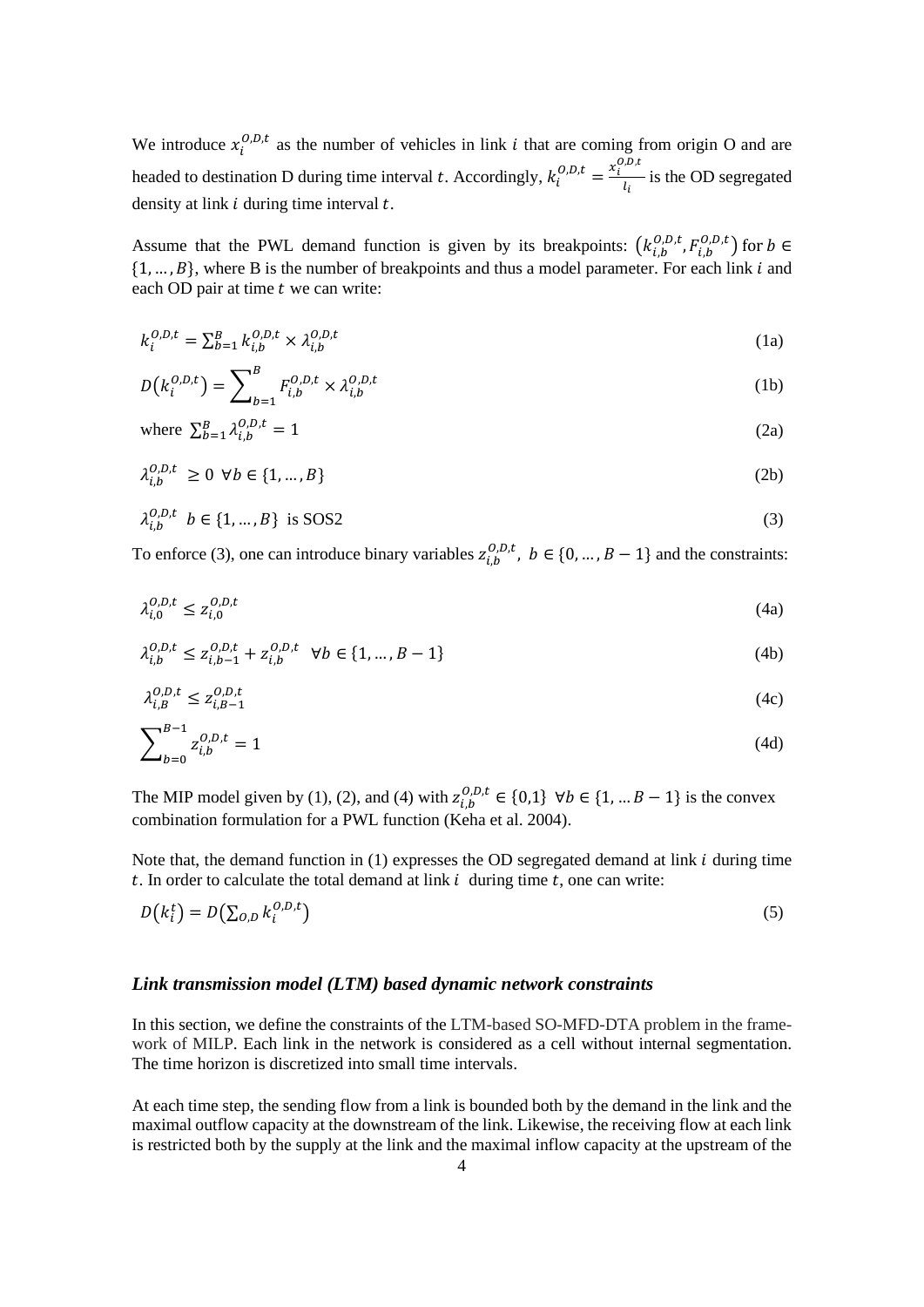link. The PWL approximation approach enables us to incorporate the outflow and inflow capacities in the demand and supply functions. The sending and receiving flows of link  $i$  during time interval  $t$  can be mathematically expressed as follows:

$$
SF_i^t = D(k_i^t)
$$
  
\n
$$
RF_i^t = S(k_i^t)
$$
\n(6)

For an ordinary link  $i$  with only one successor link  $j$ , the number of vehicles moving from link  $i$ to link *j* during time  $t$ , can be expressed as:

$$
y_{i,j}^t = \min \{ SF_i^t, RF_j^t \} \times \Delta t = \min \{ D(k_i^t), S(k_j^t) \} \times \Delta t \tag{8}
$$

Note that in a multiple OD network, for any OD specified flow at each link  $i$ , the sending flow from link  $i$  should only be received from its successor links which are on the paths between that specific OD pair.  $\Gamma^{0,D}(i)$  and  $\Gamma^{-1,0,D}(i)$  respectively denote the successors and predecessors of link  $i$  on the paths between origin O and destination D.

The feasible region of equation (8) contains a non-convex set. This nonconvexity was originally relaxed by Ziliaskopoulos (2000) who proposed a method to transform the nonlinearity in the minimum constraint into a set of linear inequalities. Accordingly, for every link  $i \in \mathcal{C}$ , equation (8) can be relaxed into the following system of linear LTM-based flow constraints:

$$
\sum_{O,D} \sum_{j \in \Gamma^{O,D}(i)} y_{i,j}^{O,D,t} \le D(k_i^t) \times \Delta t \qquad O \in \mathcal{C}_R, D \in \mathcal{C}_S \qquad (9)
$$

$$
\sum_{O,D} \sum_{k \in \Gamma^{-1, O,D}(j)} y_{k,j}^{O,D,t} \le S(k_j^t) \times \Delta t \qquad O \in C_R, D \in C_S, \forall j \in \Gamma(i) \qquad (10)
$$

However, the inequality constraints (9)-(10) are not an exact transformation of the nonlinear constraint in equation (8). It is possible that the optimality in the SO-DTA model be obtained in the strict inequality region of constraints in (9)-(10). This solution property corresponds to a situation known as the vehicle holding phenomenon in which vehicles are likely to be held in the link without moving forward, even if there is enough capacity in the successor link (Zheng and Chiu 2010). VH problem represents an unrealistic traffic flow phenomenon and should be properly addressed, see next section.

The OD segregated number of vehicles going from link  $i$  to all its successor links during time  $t$ should also be constrained by the disaggregated demand at cell  $i$ . Hence, we have:

$$
\sum_{j \in \Gamma^{O,D}(i)} y_{i,j}^{O,D,t} \le D(k_i^{O,D,t}) \qquad \forall t \in T, 0 \in C_R, D \in C_S \quad (11)
$$

Using equations (9)-(11) and convex combination formulation of  $D(k_i^{(0,D,t})$ ,  $D(k_i^t)$ , and  $S(k_i^t)$ we obtain MILP formulation of the LTM-based flow propagation constraints.

The model also requires traffic flow to satisfy flow conservation and initial constraints. Link mass conservation can be formulated as follows:

$$
x_i^{0,D,t} - x_i^{0,D,t-1} + \sum_{j \in \Gamma^{0,D}(i)} y_{i,j}^{0,D,t-1} = d^{0,D,t-1} \qquad \forall i \in C_R, 0 \in C_R, D \in C_S, \forall t \in T \tag{12}
$$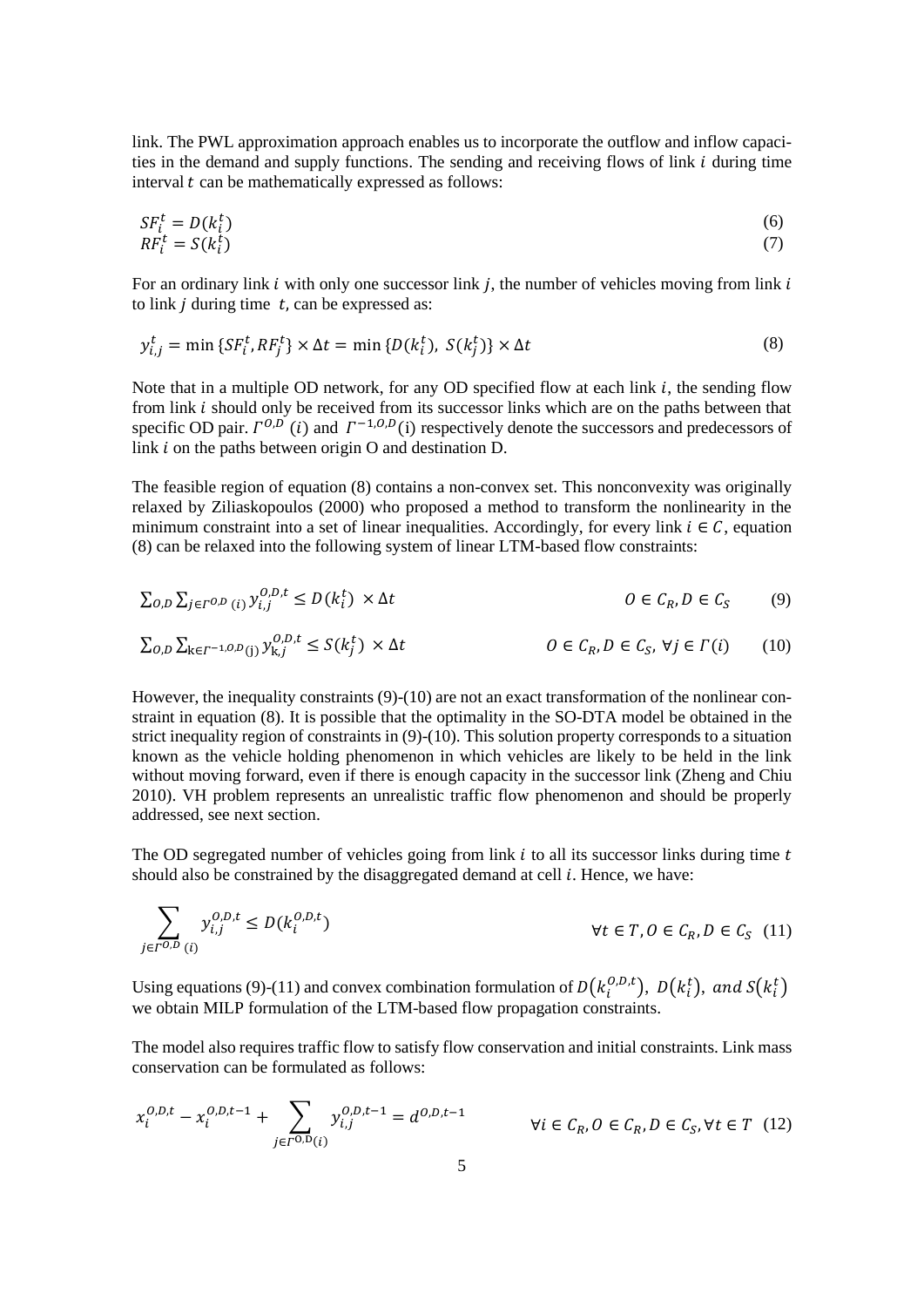$$
x_i^{0,D,t} - x_i^{0,D,t-1} - \sum_{k \in \Gamma^{-1,0,D}(i)} y_{k,i}^{0,D,t-1} + \sum_{j \in \Gamma^{0,D}(i)} y_{i,j}^{0,D,t-1} = 0
$$

 $\forall i \in C \setminus C_R, 0 \in C_R, D \in C_S, t \in T$  (13)

And for the initial constraints we write:

$$
x_i^{0,D,t} \ge 0, \ y_{i,j}^{0,D,t} \ge 0
$$
  
\n
$$
x_i^{0,D,0} = 0, \ y_{i,j}^{0,D,0} = 0
$$
  
\n
$$
\forall i \in C, \forall j \in C, \forall 0 \in C_R, D \in C_S, t \in T \quad (14)
$$
  
\n
$$
\forall i \in C, \forall j \in C, \forall 0 \in C_R, D \in C_S, t \in T \quad (15)
$$

#### *None-Vehicle-Holding (NVH) constraints*

By tightening at least one of the less than or equal to inequalities in (9)-(10) the VH phenomenon can be eliminated (Long et al. 2018). Accordingly, the NVH conditions can be formulated as the following mixed-integer constraints:

$$
-\left[\sum_{a=1}^{m_i} \theta_i^a(t)\right]M \le \sum_{o,D} \sum_{j \in \Gamma^{O,D}} y_{i,j}^{o,D,t} - D(k_i^t) \times \Delta t \qquad \forall i \in C, \forall t \in T \quad (16)
$$
  

$$
-\left[\sum_{a=1}^{m_i} \sigma_a^g - \sum_{a=1}^{m_i} (2\sigma_a^g - 1) \theta_i^a(t)\right]M
$$
  

$$
\le \sum_{o,D} \sum_{k \in T^{-1,O,D}(j_g)} y_{k,j_g}^{o,D,t} - S(k_{j_g}^t) \times \Delta t \qquad \forall i \in C, t \in T, g \in G_i \quad (17)
$$
  

$$
\sum_{o} \sum_{k \in T^{-1,O,D}(j_g)} y_{k,j_g}^{o,D,t} - S(k_{j_g}^t) \times \Delta t \qquad \forall i \in C, \forall t \in T \quad (18)
$$

$$
\sum_{a=1}^{1} 2^a \theta_i^a(t) \le 2|\Gamma(i)| \qquad \forall i \in \mathcal{C}, \forall t \in \mathcal{T} \quad (18)
$$
  

$$
\theta_i^a(t) \in \{0,1\}, a = 1, ..., m_i \qquad \forall i \in \mathcal{C}, \forall t \in \mathcal{T} \quad (19)
$$

where M is a very large positive value,  $G_i = \{1, 2, ..., |T(i)|\}$  is an index set for link *i*'s successor links,  $j_g$  is the g-th link in  $\Gamma(i)$ ,  $m_i = \text{argmin}_m\{2^{m+1} \ge 2 + 2 \times |\Gamma(i)|\}$ , and  $\sigma_a^g$  is 0 or 1, such that  $\sum_{a=1}^{\widetilde{m}_i} 2^{a-1} \times \sigma_a^g = g$ .

Note that, the above formulation results in one constraint on sending flow of link  $i$  represented by (16) and  $|\Gamma(i)|$  constraints on receiving flow of each of link i's successor links represented by (17). Introducing maximum flow directly in constraints (6)-(7) allows us to reduce exactly by half the number of constraints with respect to the original formulation proposed by Long et al. (2018). Furthermore, the number of binary variables  $\theta_i^a(t)$  is decreased by removing the ones responsible for activating the maximal sending and receiving capacities constraints.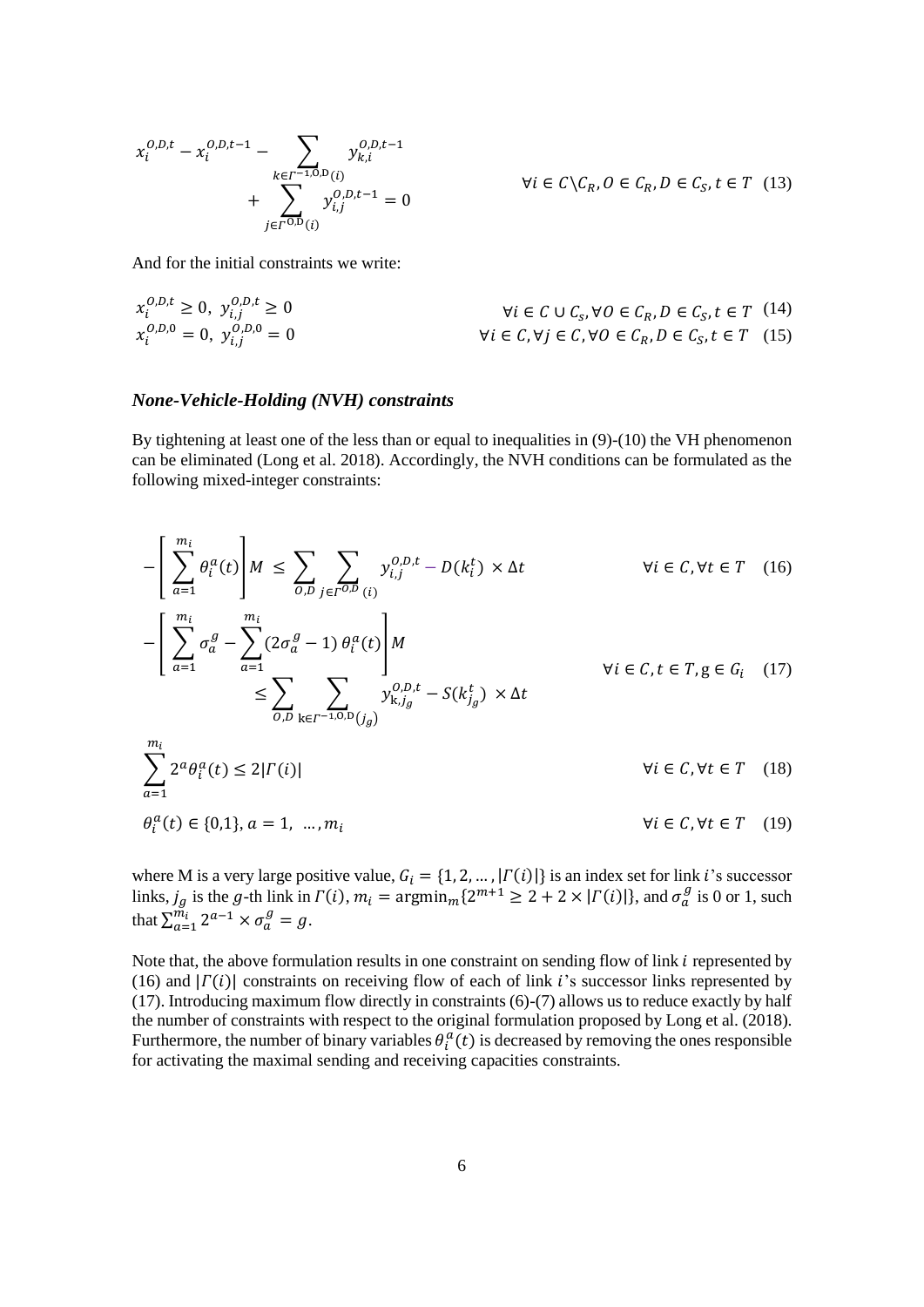### *LTM-based SO-MFD-DTA models in terms of Total System Travel Time (TSTT)*

The objective of a TSTT-SO-DTA model is to minimize the TSTT experienced by all the vehicles in a network. TSTT equals the sum of the number of vehicles on all links within the simulation duration. Therefore, the problem can be formulated as the following LP problem:

$$
\min_{x_i^{0,D,t}} TSTT = \sum_{\forall o \in C_R, D \in C_S} \sum_{i \in C} \sum_{t \in T} \Delta t \times x_i^{0,D,t}
$$

Subject to: constraints  $(9) - (19)$ 

### **3. RESULTS AND DISCUSSION**

#### *Simulation setting*

We implement the MILP formulation presented above on a small network similar to the Nguyen and Dupuis (1984) network, as illustrated in Figure 2, for a time-dependent demand scenario. The analysis period is 10 min and the simulation step size is chosen as 20s. There are 6 OD pairs for this network (gray nodes). For each OD pair, vehicles enter the network at the constant rate of 0.2 vehicles/s during the first 3 minutes of the simulation period, then it increases to 0.4 vehicles/s for 4 minutes and afterward for the last 3 minutes it decreases to 0.1 vehicles/s.



**Figure 2. Simulated network**

PWL MFD for each link is given by 5 breakpoints. For the demand function, the first and last breakpoints of link *i* are (0,0) and  $(k_{jam}^i, Q_i)$  respectively. For the supply function, they are  $(0, Q_i)$  and  $(k_{jam}^i, 0)$ . Characteristics of the links and other breakpoints on demand and supply function for each link are summarized in Table 2. Jam density is assumed to be 0.17 vehicles/m for all links.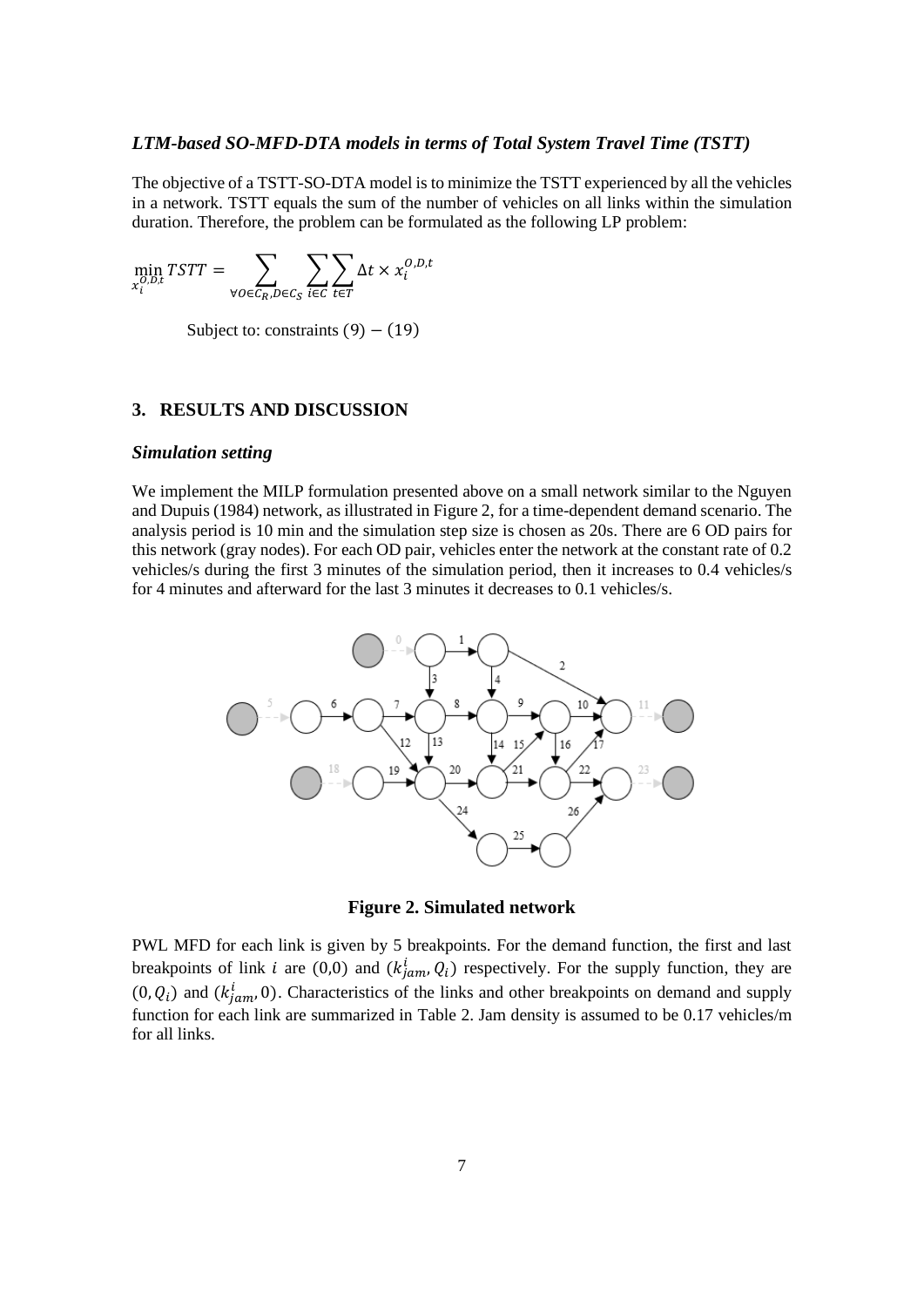| Link           | Length | Max flow | Speed limit | Breakpoints on the MFD |              |               |                 |              |              |
|----------------|--------|----------|-------------|------------------------|--------------|---------------|-----------------|--------------|--------------|
|                | (m)    | (veh/s)  | (m/s)       | Demand function        |              |               | Supply function |              |              |
|                | 250    | 0.5      | 12.5        | (0.02, 0.25)           | (0.04, 0.4)  | (0.06, 0.5)   | (0.08, 0.5)     | (0.12, 0.35) | (0.14, 0.24) |
| $\overline{c}$ | 400    | 0.3      | 14          | (0.01, 0.14)           | (0.02, 0.25) | (0.0265, 0.3) | (0.11, 0.3)     | (0.13, 0.23) | (0.15, 0.13) |
| 3              | 250    | 0.5      | 12.5        | (0.02, 0.25)           | (0.04, 0.4)  | (0.06, 0.5)   | (0.08, 0.5)     | (0.12, 0.35) | (0.14, 0.24) |
| 4              | 250    | 0.5      | 12.5        | (0.02, 0.25)           | (0.04, 0.4)  | (0.06, 0.5)   | (0.08, 0.5)     | (0.12, 0.35) | (0.14, 0.24) |
| 6              | 250    | 0.5      | 12.5        | (0.02, 0.25)           | (0.04, 0.4)  | (0.06, 0.5)   | (0.08, 0.5)     | (0.12, 0.35) | (0.14, 0.24) |
|                | 250    | 0.5      | 12.5        | (0.02, 0.25)           | (0.04, 0.4)  | (0.06, 0.5)   | (0.08, 0.5)     | (0.12, 0.35) | (0.14, 0.24) |
| 8              | 250    | 0.3      | 12.5        | (0.01.0.125)           | (0.02, 0.2)  | (0.04, 0.3)   | (0.06, 0.3)     | (0.1, 0.23)  | (0.14, 0.12) |
| 9              | 250    | 0.5      | 12.5        | (0.02, 0.25)           | (0.04, 0.4)  | (0.06, 0.5)   | (0.08, 0.5)     | (0.12, 0.35) | (0.14, 0.24) |
| 10             | 250    | 0.5      | 12.5        | (0.02, 0.25)           | (0.04, 0.4)  | (0.06, 0.5)   | (0.08, 0.5)     | (0.12, 0.35) | (0.14, 0.24) |
| 12             | 300    | 0.5      | 15          | (0.01, 0.15)           | (0.03, 0.38) | (0.05, 0.5)   | (0.07, 0.5)     | (0.1, 0.4)   | (0.14, 0.2)  |
| 13             | 250    | 0.5      | 12.5        | (0.02, 0.25)           | (0.04, 0.4)  | (0.06, 0.5)   | (0.08, 0.5)     | (0.12, 0.35) | (0.14, 0.24) |
| 14             | 250    | 0.5      | 12.5        | (0.02, 0.25)           | (0.04, 0.4)  | (0.06, 0.5)   | (0.08, 0.5)     | (0.12, 0.35) | (0.14, 0.24) |
| 15             | 300    | 0.5      | 15          | (0.01.0.15)            | (0.03, 0.38) | (0.05, 0.5)   | (0.07, 0.5)     | (0.1, 0.4)   | (0.14, 0.2)  |
| 16             | 250    | 0.5      | 12.5        | (0.02, 0.25)           | (0.04, 0.4)  | (0.06, 0.5)   | (0.08, 0.5)     | (0.12, 0.35) | (0.14, 0.24) |
| 17             | 300    | 0.5      | 15          | (0.01, 0.15)           | (0.03, 0.38) | (0.05, 0.5)   | (0.07, 0.5)     | (0.1, 0.4)   | (0.14, 0.2)  |
| 19             | 250    | 0.5      | 12.5        | (0.02, 0.25)           | (0.04, 0.4)  | (0.06, 0.5)   | (0.08, 0.5)     | (0.12, 0.35) | (0.14, 0.24) |
| 20             | 250    | 0.5      | 12.5        | (0.02, 0.25)           | (0.04, 0.4)  | (0.06, 0.5)   | (0.08, 0.5)     | (0.12, 0.35) | (0.14, 0.24) |
| 21             | 250    | 0.3      | 12.5        | (0.01, 0.125)          | (0.02, 0.2)  | (0.04, 0.3)   | (0.06, 0.3)     | (0.1, 0.23)  | (0.14, 0.12) |
| 22             | 250    | 0.5      | 12.5        | (0.02, 0.25)           | (0.04, 0.4)  | (0.06, 0.5)   | (0.08, 0.5)     | (0.12, 0.35) | (0.14, 0.24) |
| 24             | 300    | 0.5      | 15          | (0.01, 0.15)           | (0.03, 0.38) | (0.05, 0.5)   | (0.07, 0.5)     | (0.1, 0.4)   | (0.14, 0.2)  |
| 25             | 250    | 0.5      | 12.5        | (0.02, 0.25)           | (0.04, 0.4)  | (0.06, 0.5)   | (0.08, 0.5)     | (0.12, 0.35) | (0.14, 0.24) |
| 26             | 300    | 0.5      | 15          | (0.01, 0.15)           | (0.03, 0.38) | (0.05, 0.5)   | (0.07, 0.5)     | (0.1, 0.4)   | (0.14, 0.2)  |

**Table 2: Characteristics of the links in the simulated network**

### *Results*

The proposed framework is simulated considering two different scenarios. First, the baseline scenario in which the shortest path (SP) in distance is taken by all the vehicles for each OD pair at each time step. Second, the scenario in which the flow propagates according to SO-MFD-DTA. The baseline scenario corresponds to the usual user choice without traffic information. Such a route choice pattern is detrimental to the system-level efficiency and increases the TSTT by 37% compared to the optimal route choices given by the SO-MFD-DTA equilibrium, see Figure 3.



**Figure 3. Comparison between SO-MFD-DTA and the shortest path scenarios**

For both scenarios, we investigate how the accuracy of the link MFD estimation can influence the optimal route choices and the collective objective function. To do so, we reduce the number of breakpoints from 5 to 3, which corresponds to the classical but crude trapezoidal approximation.